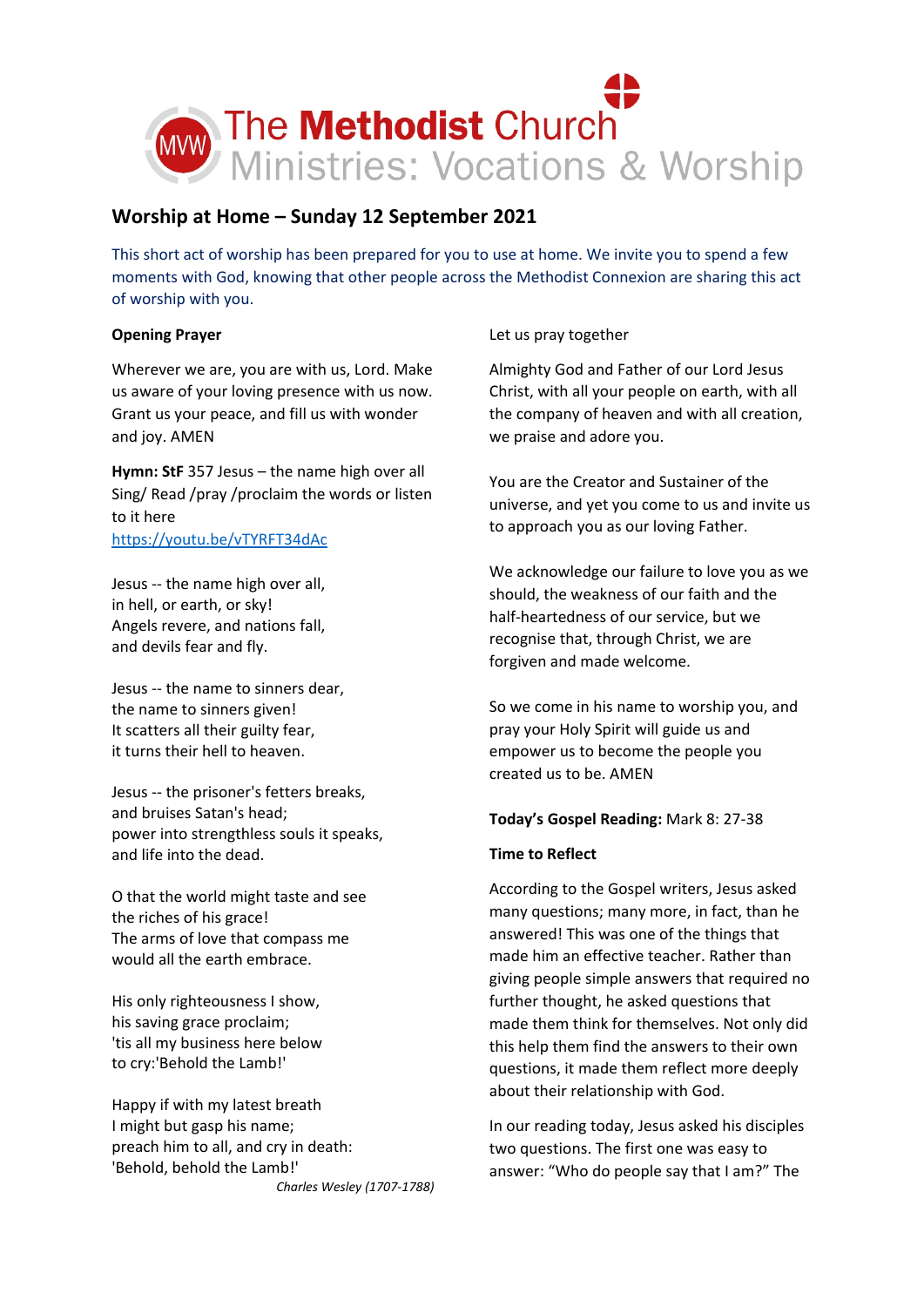disciples must have had many conversations with folk they met who had their own ideas about Jesus. They were able to report that people thought perhaps he was John the Baptist reincarnated, or Elijah, or one of the prophets.

The second question was much more challenging: "But who do you say that I am?" The answer to this question required faith and commitment. Peter was the first to answer: "You are the Messiah", that is, the anointed one sent by God to save his people. Peter had perceived the truth about Jesus, but still had much to learn about its implications, as we see in the following verses.

"Who do you say that I am?" is a question all of us need to consider. The answer we give will have an impact on everything else in our lives.

Take a time to sit quietly

### **A time of prayer**

Think of people and situations, near or far, that particularly need our prayers today, as we use this intercession from the Methodist Worship Book Covenant Service:

Loving God, hear us as we pray for your holy catholic Church: make us all one, that the world may believe.

Inspire and lead all who govern and hold authority in the nations of the world: establish justice and peace among all people.

Have compassion on all who suffer from any sickness, grief or trouble: deliver them from their distress.

We praise you for all your saints who have entered your eternal glory: bring us all to share in your heavenly kingdom.

Lord our God, you have helped us by your grace to make these prayers, and you have promised through Christ our Lord that when two or three agree in his name you will grant what they ask.

Answer now your servants' prayers according to their needs; in this world grant that we may truly know you, and in the world to come graciously give us eternal life; through Jesus Christ our Lord. AMEN.

## **The Lord's Prayer**

*Our Father ……*

Hymn: Listen to StF *348 He is Lord* **or sing a verse of a hymn that comes to mind** [He is Lord, he is Lord \(StF 348\)](https://www.methodist.org.uk/our-faith/worship/singing-the-faith-plus/hymns/he-is-lord-he-is-lord-stf-348/)  [\(methodist.org.uk\)](https://www.methodist.org.uk/our-faith/worship/singing-the-faith-plus/hymns/he-is-lord-he-is-lord-stf-348/)

He is Lord, he is Lord; he is risen from the dead, and he is Lord; every knee shall bow, every tongue confess that Jesus Christ is Lord.

He is King, he is King; he will draw all nations to him, he is King; and the time shall be when the world shall sing that Jesus Christ is King.

He is love, he is love; he has shown us by his life that he is love; all his people sing with one voice of joy that Jesus Christ is love.

He is life, he is life; he has died to set us free and he is life; and he calls us all to live evermore, for Jesus Christ is life.

*Anonymous*

#### **A prayer of blessing**

May the love of the Lord Jesus draw us to himself; may the power of the Lord Jesus strengthen us in his service; may the joy of the Lord Jesus fill our souls; and may the blessing of God Almighty, the Father, the Son and the Holy Ghost, be with you and abide with you always. AMEN

*(Words by William Temple, 1881 – 1944)*

Original Materials by John Barnett All Hymns reproduced under CCLi 1144191. Local Churches please insert CCCLi No here